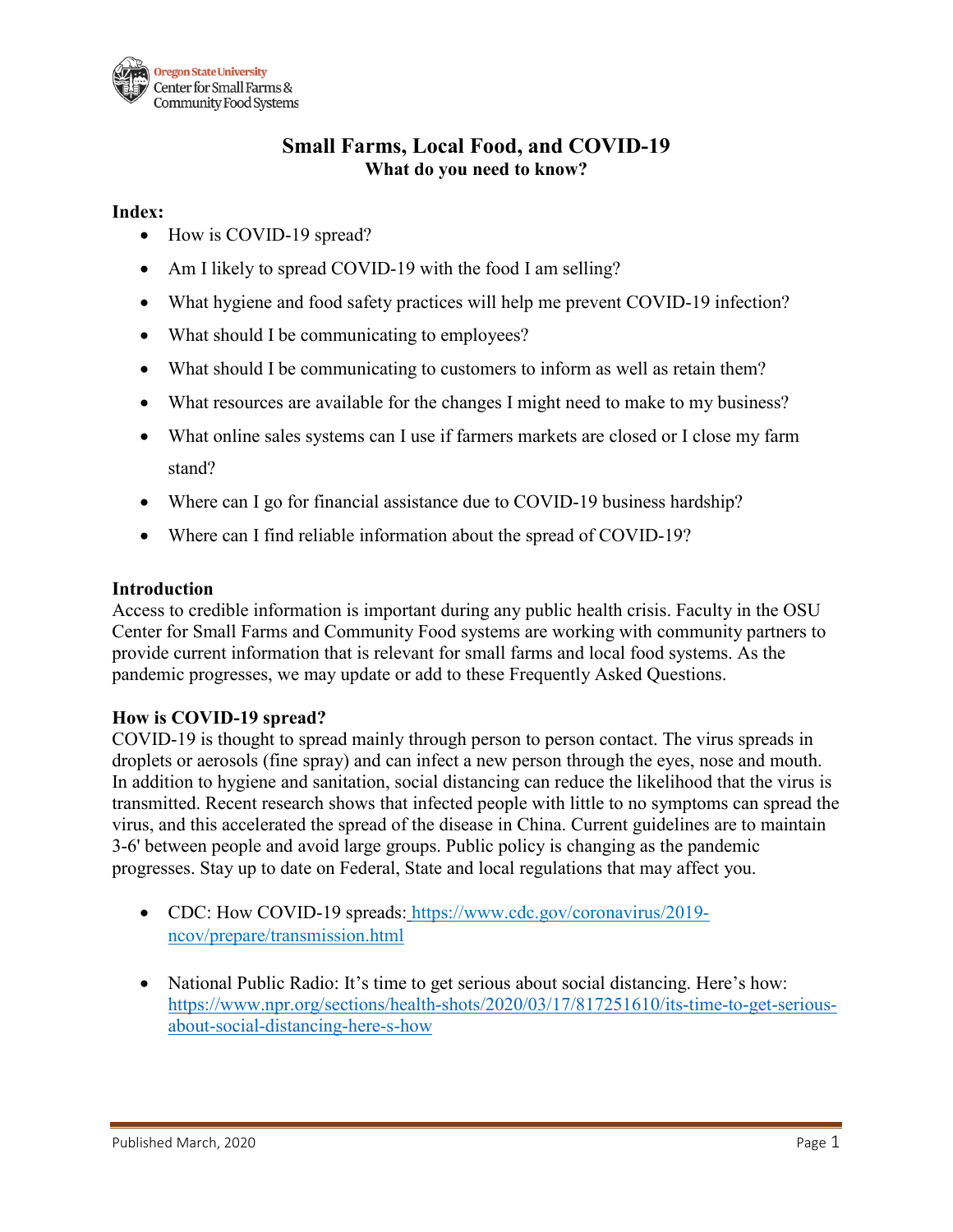

- 'Stealth transmission' fuels fast spread of coronavirus outbreak: [https://www.eurekalert.org/pub\\_releases/2020-03/cums-tf031520.php](https://www.eurekalert.org/pub_releases/2020-03/cums-tf031520.php)
- World Health Organization: COVID-19 advice for the public: <https://www.who.int/emergencies/diseases/novel-coronavirus-2019/advice-for-public>

### **Am I likely to spread COVID-19 with the food I am selling?**

"FDA is not aware of any reports at this time of human illnesses that suggest COVID-19 can be transmitted by food or food packaging. However, it is always important to follow good hygiene practices (i.e., wash hands and surfaces often, separate raw meat from other foods, cook to the right temperature, and refrigerate foods promptly) when handling or preparing foods." [https://www.cdph.ca.gov/Programs/CID/DCDC/CDPH%20Document%20Library/COVID-](https://www.cdph.ca.gov/Programs/CID/DCDC/CDPH%20Document%20Library/COVID-19/Coronavirus%20Disease%202019%20and%20Food%20Industry.pdf)[19/Coronavirus%20Disease%202019%20and%20Food%20Industry.pdf](https://www.cdph.ca.gov/Programs/CID/DCDC/CDPH%20Document%20Library/COVID-19/Coronavirus%20Disease%202019%20and%20Food%20Industry.pdf)

Coronavirus is a respiratory virus – it is *not* considered to be a foodborne illness by the [Centers](http://r20.rs6.net/tn.jsp?f=001HklE3yO1c5S95_ti7Jr3on3Jxsz9xcRAyMep6ddVTDmbFwB2aGUEtrdI-vOrXPiI57zUPcg9f42695IN0s_lmKNQLTDskQfvyzg9-FTBlc7zo8gx6sHND2fWHjmH7gN8uIwHuPdwzvPxiWRU2vw_pLLTGwpjlhwm6n4ZVxQtPEh8reZxDy24Ag==&c=NumiRVYjhdp9bT1wGn0IVam3tl-aHwZr1WD4eqMRqskUChmS4UmJIg==&ch=QXXfcZ90ytfBRaoLhFYc_pQTQCbP2DBJqjuZYpC6dDbgGiXQaQnCxw==)  [for Disease Control and Prevention](http://r20.rs6.net/tn.jsp?f=001HklE3yO1c5S95_ti7Jr3on3Jxsz9xcRAyMep6ddVTDmbFwB2aGUEtrdI-vOrXPiI57zUPcg9f42695IN0s_lmKNQLTDskQfvyzg9-FTBlc7zo8gx6sHND2fWHjmH7gN8uIwHuPdwzvPxiWRU2vw_pLLTGwpjlhwm6n4ZVxQtPEh8reZxDy24Ag==&c=NumiRVYjhdp9bT1wGn0IVam3tl-aHwZr1WD4eqMRqskUChmS4UmJIg==&ch=QXXfcZ90ytfBRaoLhFYc_pQTQCbP2DBJqjuZYpC6dDbgGiXQaQnCxw==) (CDC) – but similar actions to prevent foodborne illness can be taken to mitigate coronavirus:<https://www.cdc.gov/ncezid/dfwed/index.html>

### **What hygiene and food safety practices will help me prevent COVID-19 infection?**

Farms should provide handwashing stations and/or hand sanitizer to all employees and customers, and request that they wash their hands before entering the field and upon exiting. Employees should wash their hands anytime they may have become contaminated, such as after touching contaminated surfaces or touching their face. Change gloves when they become contaminated (after touching any part of the body, another person, eating or drinking, handling equipment, using the restroom) and wash hands between glove changes. If gloves are not used properly they can lead to contamination, please reference Info Sheet: How to Remove Gloves under next question about communication to employees. Hand sanitizer does not work on dirty surfaces and should not replace cleaning with disinfectant. Disinfect hand or food contact surfaces on a regular basis, including: reusable bins and buckets, railings, doorknobs, tables, etc. Identify share equipment and other contact points, make a list and add to the cleaning regime.

Masks are not necessary, as they are not protective to healthy people, but prevent the spread of the virus from sick people. Print the CDC factsheets and posters, post in your workplace and employee housing facilities. [https://www.cdc.gov/coronavirus/2019](https://www.cdc.gov/coronavirus/2019-ncov/communication/factsheets.html) [ncov/communication/factsheets.html](https://www.cdc.gov/coronavirus/2019-ncov/communication/factsheets.html)

At markets sampling should be suspended to minimize touch points. Add a hand washing station. Vendors should practice good hand hygiene; use disposable gloves when handling money, when possible designate separate people for handling money/cards and handling products, and handle and package items for customers. If money is handled, hands should be washed or hand sanitizer should be used afterward. Consider pre-packaging food before going to the market to limit customer contact with the food. Limit market volume by promoting pre-ordering, alternate pickup locations, or delivery.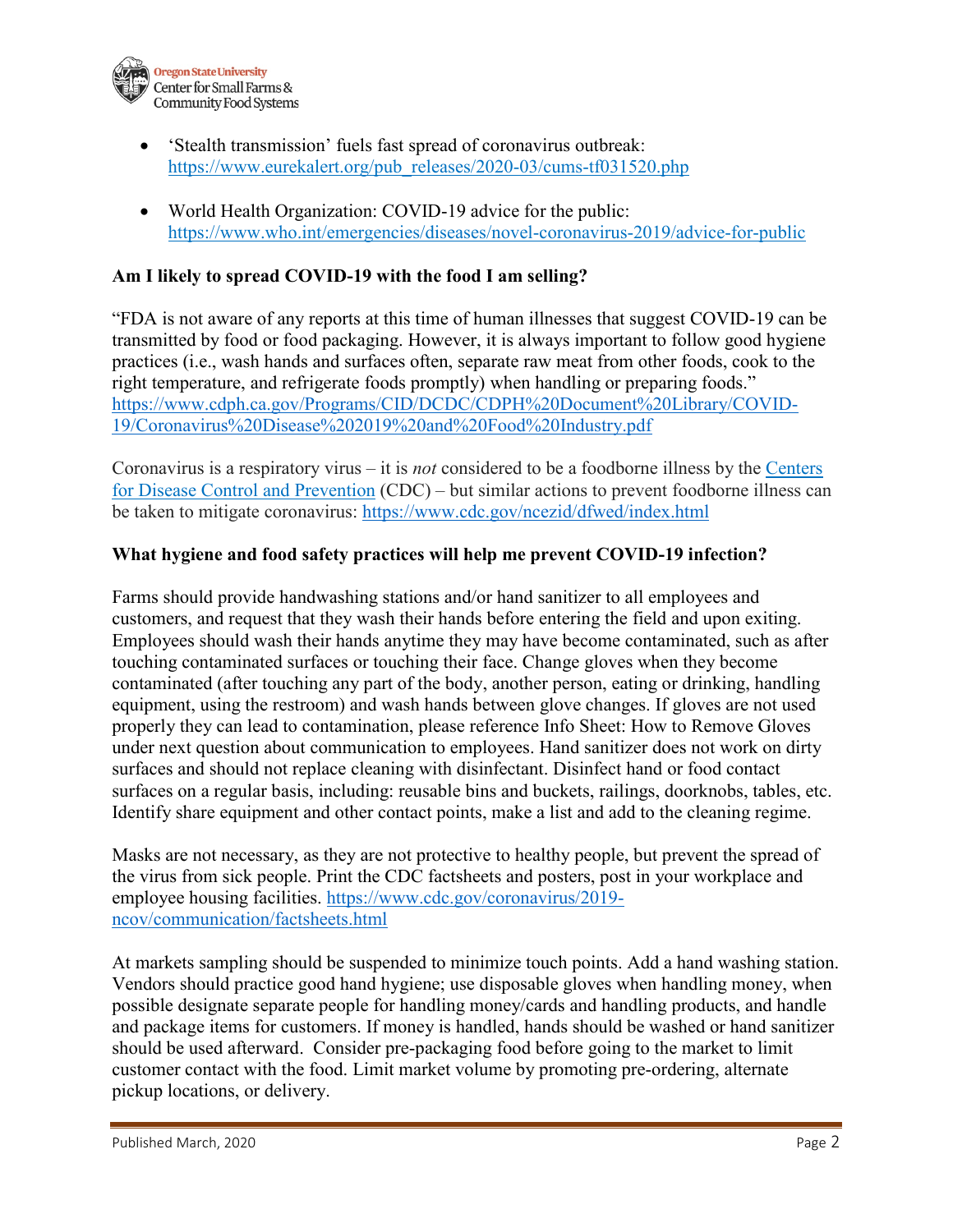

Current evidence suggests that novel coronavirus may remain viable for hours to days on surfaces made from a variety of materials. Use non-porous plastic tables that can be easily disinfected whenever possible. CDC advises using compounds on the list of EPA recommended disinfectants (see below), this is list is based on current data, but compounds have not been validated for COVID-19. The Oregon Department of Agriculture also has a fact sheet of approved disinfectants for emerging pathogens. Bleach may be used to disinfect surfaces, but the concentration is higher for COVID-19 than for everyday sanitation, see the link from Michigan State University for detailed information. The Oregon Department of Agriculture has a fact sheet of approved disinfectants for emerging pathogens.

- Organic producers can refer to the USDA page on Allowed Detergents and Sanitizers for Food Contact Surfaces and Equipment in Organic Operations here: [https://www.ams.usda.gov/sites/default/files/media/8%20Cleaners%20and%20Sanitizers](https://www.ams.usda.gov/sites/default/files/media/8%20Cleaners%20and%20Sanitizers%20FINAL%20RGK%20V2.pdf) [%20FINAL%20RGK%20V2.pdf.](https://www.ams.usda.gov/sites/default/files/media/8%20Cleaners%20and%20Sanitizers%20FINAL%20RGK%20V2.pdf) Please cross reference materials using the OMRI Brand Name Materials list by entering 'sanitizer' in the search box: [https://www.omri.org/ubersearch.](https://www.omri.org/ubersearch)
- Clean and Disinfect Information from CDC: [https://www.cdc.gov/coronavirus/2019](https://www.cdc.gov/coronavirus/2019-ncov/prepare/cleaning-disinfection.html?CDC_AA_refVal=https%3A%2F%2Fwww.cdc.gov%2Fcoronavirus%2F2019-ncov%2Fcommunity%2Fhome%2Fcleaning-disinfection.html) [ncov/prepare/cleaning](https://www.cdc.gov/coronavirus/2019-ncov/prepare/cleaning-disinfection.html?CDC_AA_refVal=https%3A%2F%2Fwww.cdc.gov%2Fcoronavirus%2F2019-ncov%2Fcommunity%2Fhome%2Fcleaning-disinfection.html)[disinfection.html?CDC\\_AA\\_refVal=https%3A%2F%2Fwww.cdc.gov%2Fcoronavirus%](https://www.cdc.gov/coronavirus/2019-ncov/prepare/cleaning-disinfection.html?CDC_AA_refVal=https%3A%2F%2Fwww.cdc.gov%2Fcoronavirus%2F2019-ncov%2Fcommunity%2Fhome%2Fcleaning-disinfection.html) [2F2019-ncov%2Fcommunity%2Fhome%2Fcleaning-disinfection.html](https://www.cdc.gov/coronavirus/2019-ncov/prepare/cleaning-disinfection.html?CDC_AA_refVal=https%3A%2F%2Fwww.cdc.gov%2Fcoronavirus%2F2019-ncov%2Fcommunity%2Fhome%2Fcleaning-disinfection.html)
- EPA recommended disinfectants: [https://www.epa.gov/pesticide-registration/list-n](https://www.epa.gov/pesticide-registration/list-n-disinfectants-use-against-sars-cov-2)[disinfectants-use-against-sars-cov-2](https://www.epa.gov/pesticide-registration/list-n-disinfectants-use-against-sars-cov-2)
- Info Sheet: Homemade Hand Sanitizer Small scale recipe from World Health Organization formulation https://www.who.int/gpsc/5may/Guide to Local Production.pdf
- Oregon Department of Agriculture approved disinfectants for emerging pathogens: [https://www.oregon.gov/ODA/shared/Documents/Publications/PesticidesPARC/Disinfect](https://www.oregon.gov/ODA/shared/Documents/Publications/PesticidesPARC/DisinfectantsforEmergingPathogensCOVID-19.pdf) [antsforEmergingPathogensCOVID-19.pdf](https://www.oregon.gov/ODA/shared/Documents/Publications/PesticidesPARC/DisinfectantsforEmergingPathogensCOVID-19.pdf) .
- Fact Sheet Disinfecting with Bleach from Michigan State University: https://www.canr.msu.edu/news/covid-19-disinfecting-with-bleach
- Center for Disease Control posters: Keeping workplaces, schools, homes and commercial establishments safe: [https://www.cdc.gov/coronavirus/2019-ncov/downloads/workplace](https://www.cdc.gov/coronavirus/2019-ncov/downloads/workplace-school-and-home-guidance.pdf)[school-and-home-guidance.pdf](https://www.cdc.gov/coronavirus/2019-ncov/downloads/workplace-school-and-home-guidance.pdf)
- World Health Organization COVID-19 advice for the public: <https://www.who.int/emergencies/diseases/novel-coronavirus-2019/advice-for-public> *–*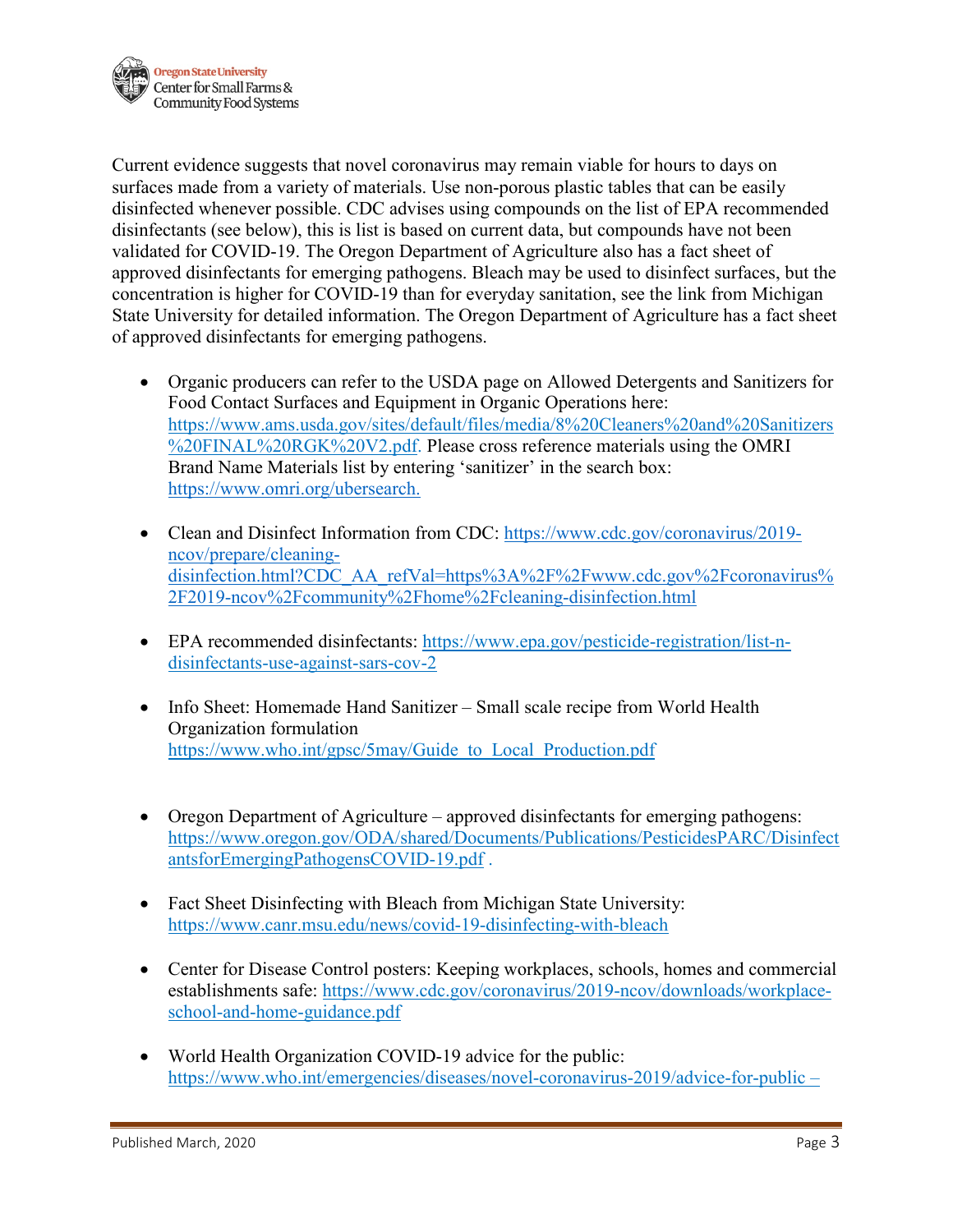

• Food and Drug Administration Food Safety and the Coronavirus Disease 2019 (COVID-19): [https://www.fda.gov/food/food-safety-during-emergencies/food-safety-and](https://www.fda.gov/food/food-safety-during-emergencies/food-safety-and-coronavirus-disease-2019-covid-19?utm_campaign=FSMA_COVIDcall_03172020&utm_medium=email&utm_source=Eloqua)[coronavirus-disease-2019-covid-](https://www.fda.gov/food/food-safety-during-emergencies/food-safety-and-coronavirus-disease-2019-covid-19?utm_campaign=FSMA_COVIDcall_03172020&utm_medium=email&utm_source=Eloqua)[19?utm\\_campaign=FSMA\\_COVIDcall\\_03172020&utm\\_medium=email&utm\\_source=E](https://www.fda.gov/food/food-safety-during-emergencies/food-safety-and-coronavirus-disease-2019-covid-19?utm_campaign=FSMA_COVIDcall_03172020&utm_medium=email&utm_source=Eloqua) [loqua](https://www.fda.gov/food/food-safety-during-emergencies/food-safety-and-coronavirus-disease-2019-covid-19?utm_campaign=FSMA_COVIDcall_03172020&utm_medium=email&utm_source=Eloqua)

## **What should I be communicating to employees?**

Talk with your employees about Coronavirus, how it spreads, and how to prevent getting infected. You should review your sick leave policy with all employees. The first advice for people who are sick is to stay home. Anyone that has a fever, cough, and shortness of breath should call a medical provider before visiting a care facility. Do you provide paid sick leave for your employees? If you do not, will employees feel financially obligated to come to work even if they are sick? Employees sometimes come to work believing they will face punishment or firing if they miss work. Be sure your employees understand that their health and that of their coworkers' comes first. Communicate and make a plan to cover for sick employees. See Fact Sheets in link below, provided in both English and Spanish.

Provide guidance to help employees clean and disinfect employer-provided housing. Follow up with employees and manage the process to be sure that this happens. Set up a regular weekly and daily schedule for cleaning.

- CDC guidance for cleaning homes: [https://www.cdc.gov/coronavirus/2019](https://www.cdc.gov/coronavirus/2019-ncov/community/home/cleaning-disinfection.html) [ncov/community/home/cleaning-disinfection.html](https://www.cdc.gov/coronavirus/2019-ncov/community/home/cleaning-disinfection.html)
- Info Sheet Worker Health and Hygiene: [https://extension.psu.edu/worker-health-and](https://extension.psu.edu/worker-health-and-hygiene)[hygiene](https://extension.psu.edu/worker-health-and-hygiene)
- Info Sheet How to Remove Gloves: [https://www.cdc.gov/vhf/ebola/pdf/poster-how-to](https://www.cdc.gov/vhf/ebola/pdf/poster-how-to-remove-gloves.pdf)[remove-gloves.pdf](https://www.cdc.gov/vhf/ebola/pdf/poster-how-to-remove-gloves.pdf)
- Info Disinfecting with Bleach [https://www.canr.msu.edu/news/covid-19-disinfecting](https://www.canr.msu.edu/news/covid-19-disinfecting-with-bleach%20%C2%A0%20%3c%3cmaybe%20some%20of%20these%20sanitizer%20r)[with-bleach](https://www.canr.msu.edu/news/covid-19-disinfecting-with-bleach%20%C2%A0%20%3c%3cmaybe%20some%20of%20these%20sanitizer%20r)
- Info Sheet: Homemade Hand Sanitizer Small scale recipe from World Health Organization formulation [https://www.who.int/gpsc/5may/Guide\\_to\\_Local\\_Production.pdf](https://www.who.int/gpsc/5may/Guide_to_Local_Production.pdf)
- Link to a handwashing video from Produce Safety Alliance: [https://www.youtube.com/watch?v=h8EpfWAmq3o&feature=emb\\_title](https://www.youtube.com/watch?v=h8EpfWAmq3o&feature=emb_title)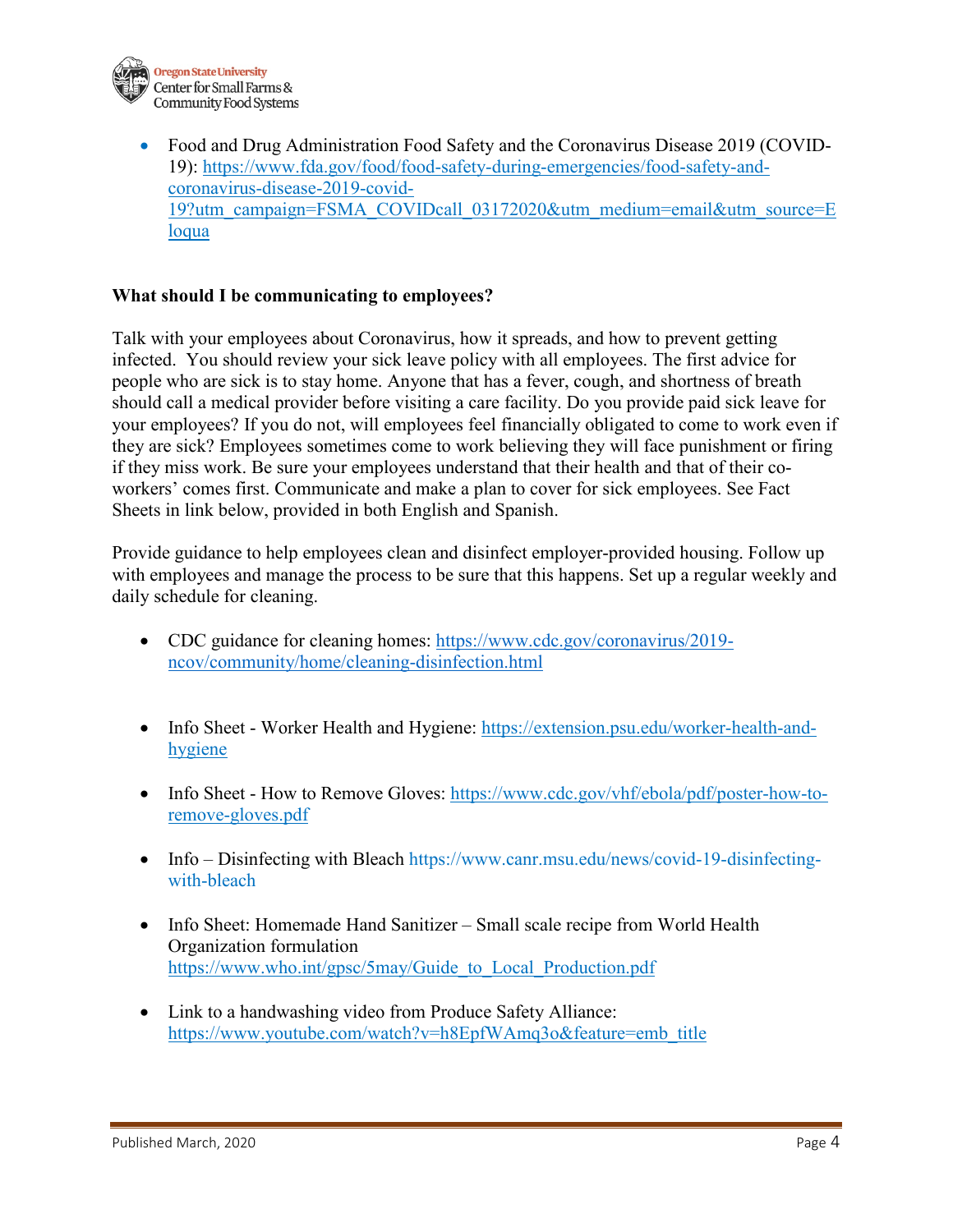

- World Health Organization: Getting your workplace ready for COVID-19: [https://www.who.int/docs/default-source/coronaviruse/getting-workplace-ready-for](https://www.who.int/docs/default-source/coronaviruse/getting-workplace-ready-for-covid-19.pdf?sfvrsn=359a81e7_6)[covid-19.pdf?sfvrsn=359a81e7\\_6](https://www.who.int/docs/default-source/coronaviruse/getting-workplace-ready-for-covid-19.pdf?sfvrsn=359a81e7_6)
- Multilingual resources related to COVID-19 [https://switchboardta.org/a-round-up-of](https://switchboardta.org/a-round-up-of-multilingual-resources-on-covid-19/)[multilingual-resources-on-covid-19/](https://switchboardta.org/a-round-up-of-multilingual-resources-on-covid-19/)
- For Organic operations check with your certifier if you are in doubt about the NOP compliance of any inputs. Allowed detergents and sanitizers for food contact surfaces and equipment in Organic operations can be found here: [https://www.ams.usda.gov/sites/default/files/media/8%20Cleaners%20and%20Sanitizers](https://www.ams.usda.gov/sites/default/files/media/8%20Cleaners%20and%20Sanitizers%20FINAL%20RGK%20V2.pdf) [%20FINAL%20RGK%20V2.pdf](https://www.ams.usda.gov/sites/default/files/media/8%20Cleaners%20and%20Sanitizers%20FINAL%20RGK%20V2.pdf)
- For Organic operations:  $Cl_2$  concentration in sanitizer effluent must be less than 4ppm. NOP Guidance: The Use of Chlorine Materials in Organic Production and Handling <https://www.ams.usda.gov/sites/default/files/media/5026.pdf>

## **What should I be communicating to customers to inform as well as retain them?**

"FDA is not aware of any reports at this time of human illnesses that suggest COVID-19 can be transmitted by food or food packaging. However, it is always important to follow good hygiene practices (i.e., wash hands and surfaces often, separate raw meat from other foods, cook to the right temperature, and refrigerate foods promptly) when handling or preparing foods." [https://www.cdph.ca.gov/Programs/CID/DCDC/CDPH%20Document%20Library/COVID-](https://www.cdph.ca.gov/Programs/CID/DCDC/CDPH%20Document%20Library/COVID-19/Coronavirus%20Disease%202019%20and%20Food%20Industry.pdf)[19/Coronavirus%20Disease%202019%20and%20Food%20Industry.pdf](https://www.cdph.ca.gov/Programs/CID/DCDC/CDPH%20Document%20Library/COVID-19/Coronavirus%20Disease%202019%20and%20Food%20Industry.pdf) 

Emphasize that protecting public health is paramount to your business and share your food safety protocols to prevent the spread of infection. Currently there is no evidence to support transmission of COVID-19 associated with food. You can communicate to employees and customers that before preparing or eating food it is important to always wash your hands with soap and water for 20 seconds for general food safety.

Now is the time to benefit from our vibrant local food system! CSA, farmers markets, online ordering, etc. are all ways to reduce the number of hands touching your food. Fresh vegetables and unprocessed food help to promote good immune system function. For customers who feel the need to stock up on food products, encourage them to do so through their local farms. Emphasize items that store well and prepare meals with fresh produce that can be frozen. Reinforce the health benefits of fruits and vegetables.

Share the positives through your list servs and on social media! During this stressful time, our local food system is already set up to offer increased food safety to eaters. CSA models allow eaters to avoid crowds and grocery stores, and online and delivery systems are quickly ramping up to get local food to local eaters in the safest possible way.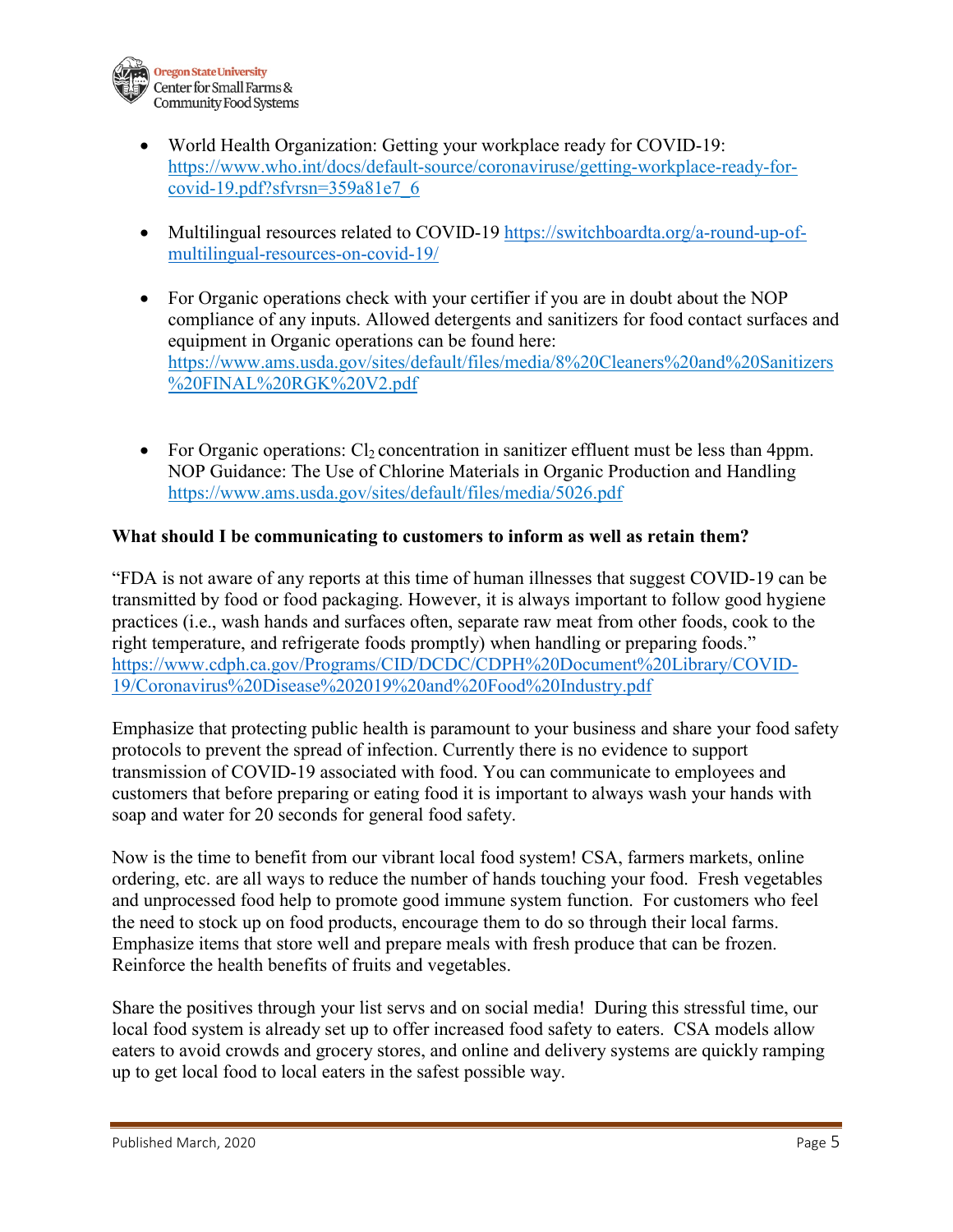

### **What resources are available for the changes I might need to make to my business?**

Your customers need access to food in order to stay healthy, and well managed local farms and food systems can be consistent with social distancing efforts that are critical during this pandemic.

- Wholesale markets: stay in touch with your buyer so that you know how they are responding to the outbreak.
- Direct to retail: Explore online sale platforms, see question below regarding options.
- Community Supported Agriculture: if pick up locations are sanitized and customers practice social distancing, CSA's may reduce the risk of spreading the virus.
- Farmers markets: Stay in regular communication with your farmers market manager as well as the Oregon Farmer's Market Association as they develop strategies and communicate with vendors and customers. As things are rapidly changing, you may want to connect with their email list to receive regular updates. [https://www.oregonfarmersmarkets.org/.](https://www.oregonfarmersmarkets.org/) The Farmers Market Coalition has started a dedicated page of resources:<https://farmersmarketcoalition.org/farmers-markets-covid19/>
- This guide from Purdue can help you navigate these uncertain times by offering ideas on:
	- o Changing your business model
	- o Meeting the needs of the market
	- o Reaching your customer base without increasing potential exposure to COVID-19
	- o Continuing to generate income during this difficult period

[https://www.purdue.edu/newsroom/releases/2020/Q1/a-guide-for-local-producers-to](https://www.purdue.edu/newsroom/releases/2020/Q1/a-guide-for-local-producers-to-navigate-the-covid-19-outbreak.html)[navigate-the-covid-19-outbreak.html](https://www.purdue.edu/newsroom/releases/2020/Q1/a-guide-for-local-producers-to-navigate-the-covid-19-outbreak.html)

#### **What online sales systems can I use if farmers markets are closed or I close my farm stand?**

Here are a few online sales platforms to check out, this is not a comprehensive list, nor are we endorsing any of these. We recommend reaching out to your farmer networks to get recommendations on platforms currently used:

- Barn2Door<https://www.barn2door.com/>
- Farmigo <https://www.farmigo.com/>
- Harvie<https://www.harvie.farm/>
- Local Food Marketplace<https://home.localfoodmarketplace.com/>
- Local Line<https://site.localline.ca/>
- Shopify https://www.shopify.com/
- Food 4 All<https://www.food4all.com/sell-food-online-csa-software/>
- Cropolis<https://cropolis.co/>

Here are a few pointers on marketing during the COVID-19 pandemic from businesses that offer online sales platform: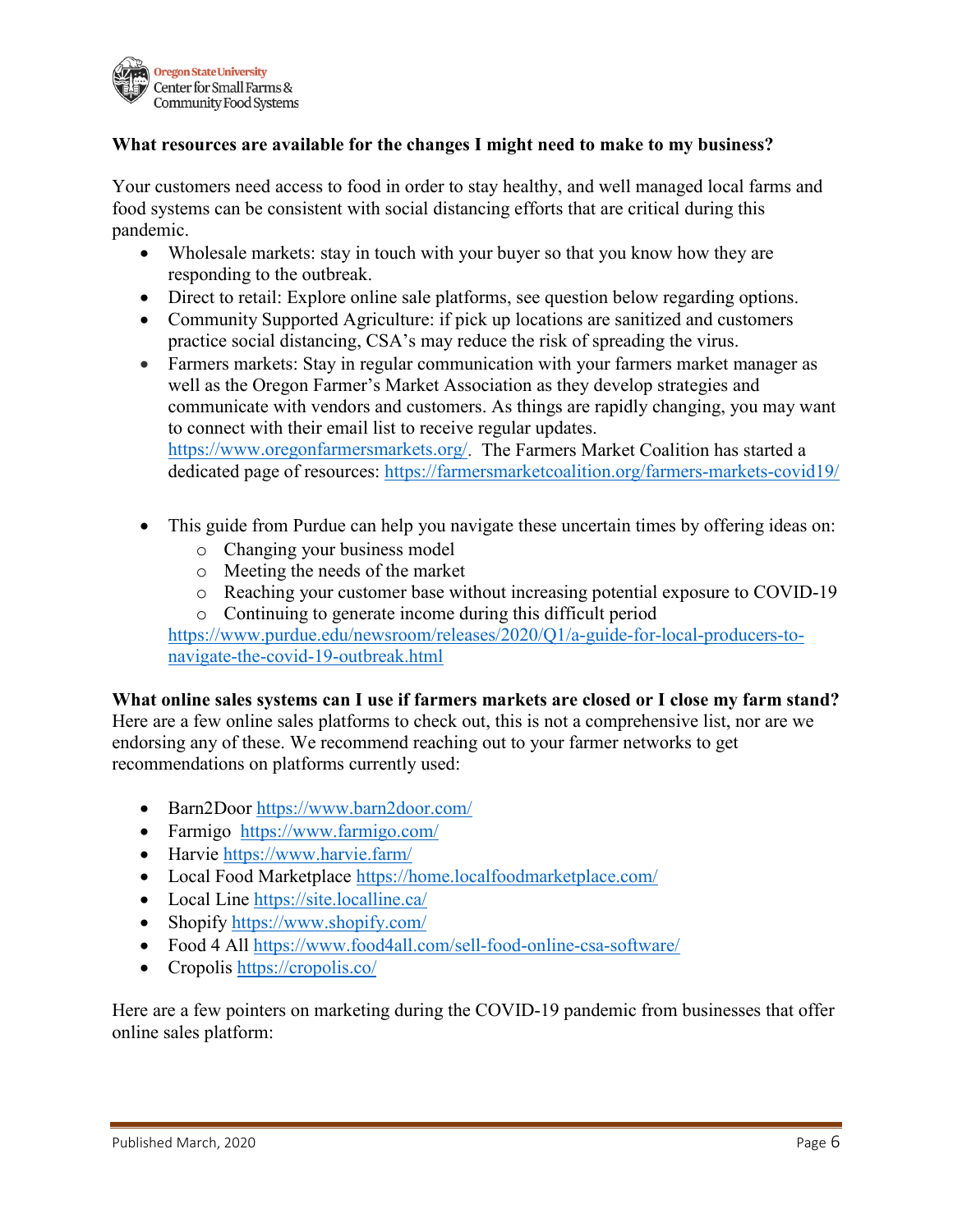

- Tactics for Your Farm to Succeed in The Light of Coronavirus Impact [https://www.barn2door.com/blog/3-tactics-for-your-farm-to-succeed-in-light-of](https://www.barn2door.com/blog/3-tactics-for-your-farm-to-succeed-in-light-of-coronavirus-impac)[coronavirus-impac](https://www.barn2door.com/blog/3-tactics-for-your-farm-to-succeed-in-light-of-coronavirus-impac) t
- The Direct Farmers Market Guide to COVID-19 https://go.localline.ca/covid-19

### **Here are some questions to ask when you're choosing which service to work with:**

- How long has your online sales platform been in use?
- How many farmers are you currently working with?
- What will it cost my farm to use your platform? What is your fee structure?
- I'm ready to start selling products right now. What does it take to get started? Is there a wait because of the current increase in demand for online sales platform services?
- How will your online sales platform integrate with my current website?
- What is the process for entering the products that I have to sell?
- How do I update my product list and pricing?
- Will I be able to set inventory limits so that I don't oversell products?
- How does the customer interface work? Is your platform easy to use on a Smartphone?
- How do customers pay for products?
	- o Are credit and debit card fees charged to customers?
	- o Can customers pay by check or cash on delivery?
	- o Can customers pay with EBT?
	- o Is there a way for me offer customers discounts, coupons, and promotions?
- How long does it take for customer payments to deposit into my farm's bank account?
- How is sales tax handled on your platform?
- Is it possible to integrate your platform with my accounting software?
- Is it possible to create pack lists directly from your sales platform? How about labels?
- Does your platform offer any suggestions for delivery routes based on orders?
- What kind of IT support does your company provide?
- How is my farm's sales data used and/or shared?
- What happens to my farm's sales data if I stop using your platform?
- What other features does your platform offer that I should know about?

### **Where can I go for financial assistance due to COVID-19 business hardship?**

It is likely that financial assistance will evolve in response to COVID-19. Here are some sites to check out regularly: The Small Business Administration and Business Oregon.